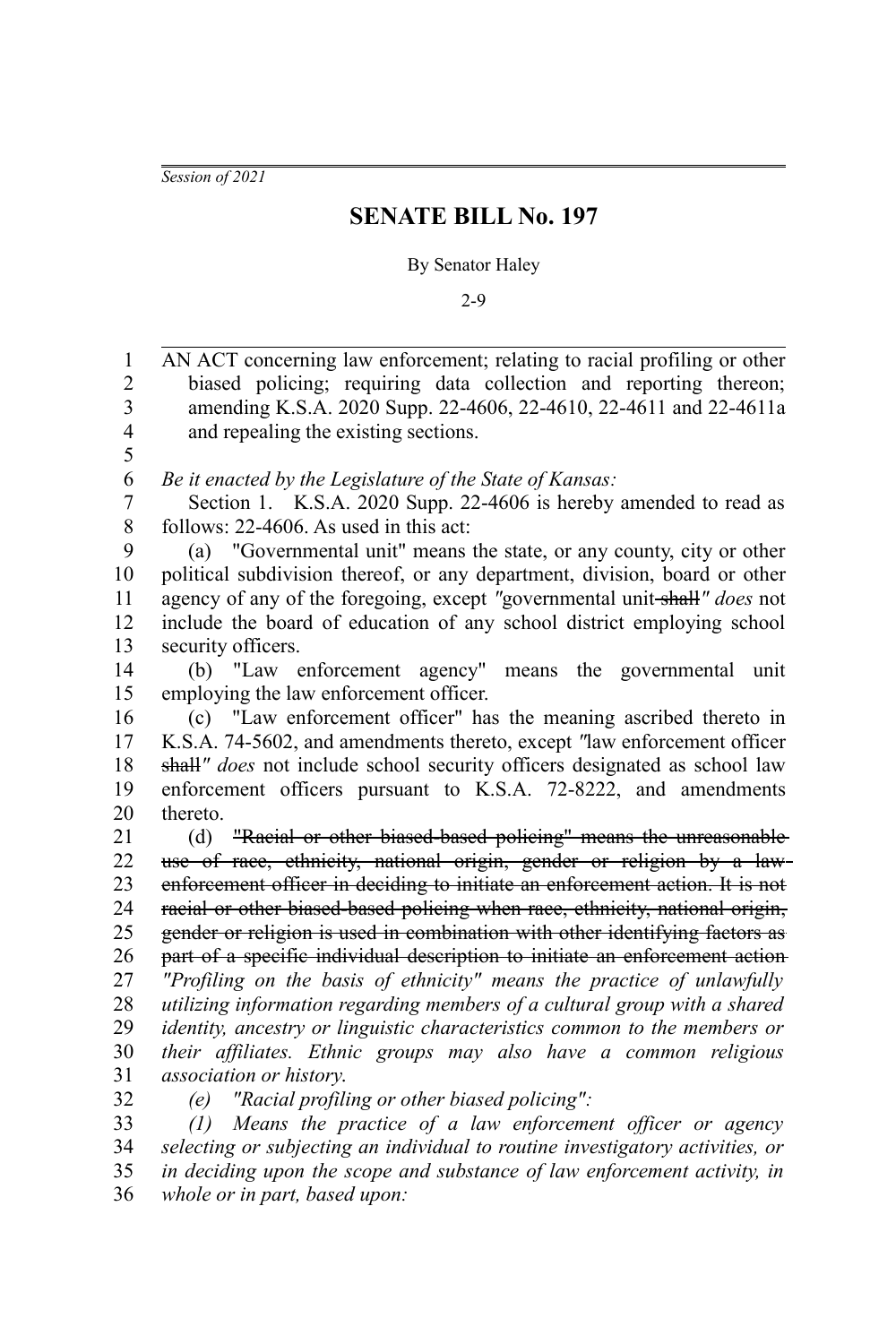## SB 197 2

*(A) An individual's race, ethnicity, national origin, socioeconomic status, religion, age or gender; or* 1 2

*(B) the city, county or state indicated on such person's license plate, driver's license or identification card;* 3 4

5

*(2) includes profiling on the basis of ethnicity; and*

*(3) does not include a contact by a law enforcement officer with a person when the contact is only for the purpose of asking the person if they have information regarding the investigation of a complaint, crime or suspicious activity, checking a person's welfare or as part of community outreach or community policing.* 6 7 8 9 10

*(f) "Routine investigatory activities" means activities conducted by law enforcement officers and agencies in conjunction with traffic or pedestrian stops, including, but not limited to:* 11 12 13

14

*(1) Frisks and other body searches; and*

*(2) consensual or nonconsensual searches of persons or possessions, including, but not limited to, vehicles and domiciles.* 15 16

 $\overline{(e)}(g)$  "Enforcement action" means any law enforcement act, as described in K.S.A. 22-4609, and amendments thereto, during a nonconsensual contact with an individual or individuals. 17 18 19

(f)*(h)* "Collection of data" means that *the* information collected by Kansas law enforcement officers after each traffic stop *when a person is issued a citation as the result of a pedestrian or traffic stop*. 20 21 22

Sec. 2. K.S.A. 2020 Supp. 22-4610 is hereby amended to read as follows: 22-4610. (a) All law enforcement agencies in this state shall adopt a detailed, written policy to preempt racial or other biased-based *profiling or other biased* policing. Each agency's policy shall include the definition of racial or other biased-based *profiling or other biased* policing found in K.S.A. 22-4606, and amendments thereto. 23 24 25 26 27 28

(b) Policies adopted pursuant to this section shall be implemented by all Kansas law enforcement agencies within one year after the effective date of this act *on or before July 1, 2022*. The policies and data collection procedures shall be available for public inspection during normal business hours. 29 30 31 32 33

(c) The policies adopted pursuant to this section shall include, but not be limited to, the following: 34 35

(1) A detailed*,* written policy that prohibits racial or other biasedbased *profiling or other biased* policing and that clearly defines acts constituting racial or other biased-based *profiling or other biased* policing using language that has been recommended by the attorney general. 36 37 38 39

(2) (A) The agency policies shall require annual racial  $-$ or otherbiased-based *profiling or other biased* policing training which *that* shall include, but not be limited to, training relevant to racial or other biasedbased *profiling or other biased* policing. Distance learning training 40 41 42 43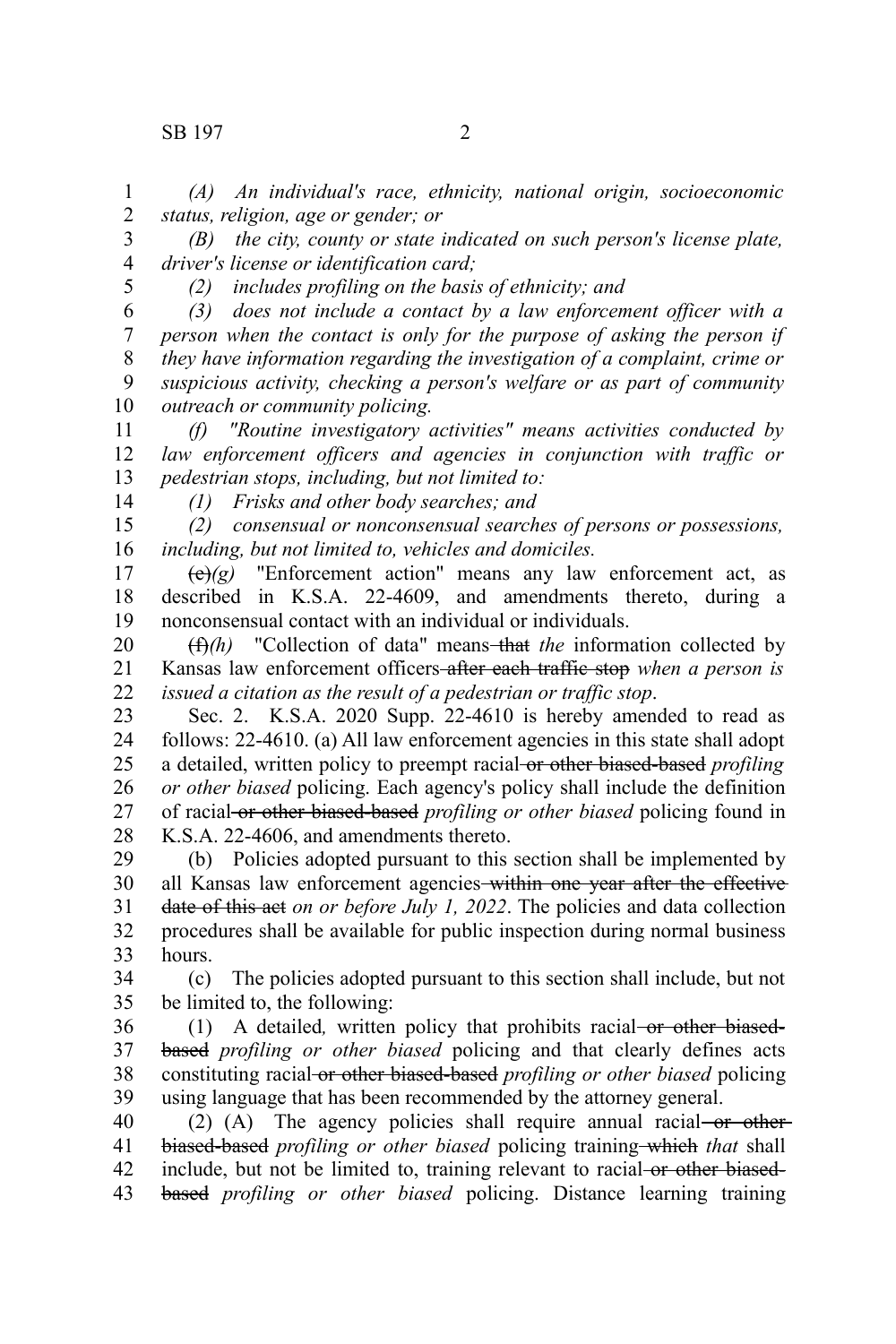technology shall be allowed for racial or other biased-based *profiling or other biased* policing training. 1 2

(B) Law enforcement agencies may appoint an advisory body of not less than five persons composed of representatives of law enforcement, community leaders and educational leaders to recommend and review appropriate training curricula. 3 4 5 6

(3) (A) For law enforcement agencies of cities or counties that have exercised the option to establish community advisory boards pursuant to K.S.A. 2020 Supp. 22-4611b, and amendments thereto, use of such community advisory boards which include participants who reflect the racial and ethnic community, to advise and assist in policy development, education and community outreach and communications related to racial or other biased-based *profiling or other biased* policing by law enforcement officers and agencies. 7 8 9 10 11 12 13 14

(B) Community advisory boards shall receive training on fair and impartial policing and comprehensive plans for law enforcement agencies. 15 16

(4) Policies for discipline of law enforcement officers who engage in racial or other biased-based *profiling or other biased* policing. 17 18

(5) A provision that, if the investigation of a complaint of racial- $\theta$ other biased-based *profiling or other biased* policing reveals the officer was in direct violation of the law enforcement agency's written policies regarding racial or other biased-based *profiling or other biased* policing, the employing law enforcement agency shall take appropriate action consistent with applicable laws, rules and regulations, resolutions, ordinances or policies, including demerits, suspension or removal of the officer from the agency. 19 20 21 22 23 24 25 26

(6) Provisions for community outreach and communications efforts to inform the public of the individual's right to file with the law enforcement agency or the office of the attorney general complaints regarding racial or other biased-based *profiling or other biased* policing, which outreach and communications to the community shall include ongoing efforts to notify the public of the law enforcement agency's complaint process. 27 28 29 30 31 32

 $(7)$  Procedures for individuals to file complaints of racial or other biased-based *profiling or other biased* policing with the agency, which *that*, if appropriate, may provide for use of current procedures for addressing such complaints. 33 34 35 36

(d) (1) Each law enforcement agency shall compile an annual report for the period of July 1 to June 30 and shall submit the report on or before July 31 to the office of the attorney general for review. Annual reports filed pursuant to this subsection shall be open public records and shall be posted on the official website of the attorney general. 37 38 39 40 41

(2) The annual report shall include: 42

(A) The number of racial or other biased-based *profiling or other* 43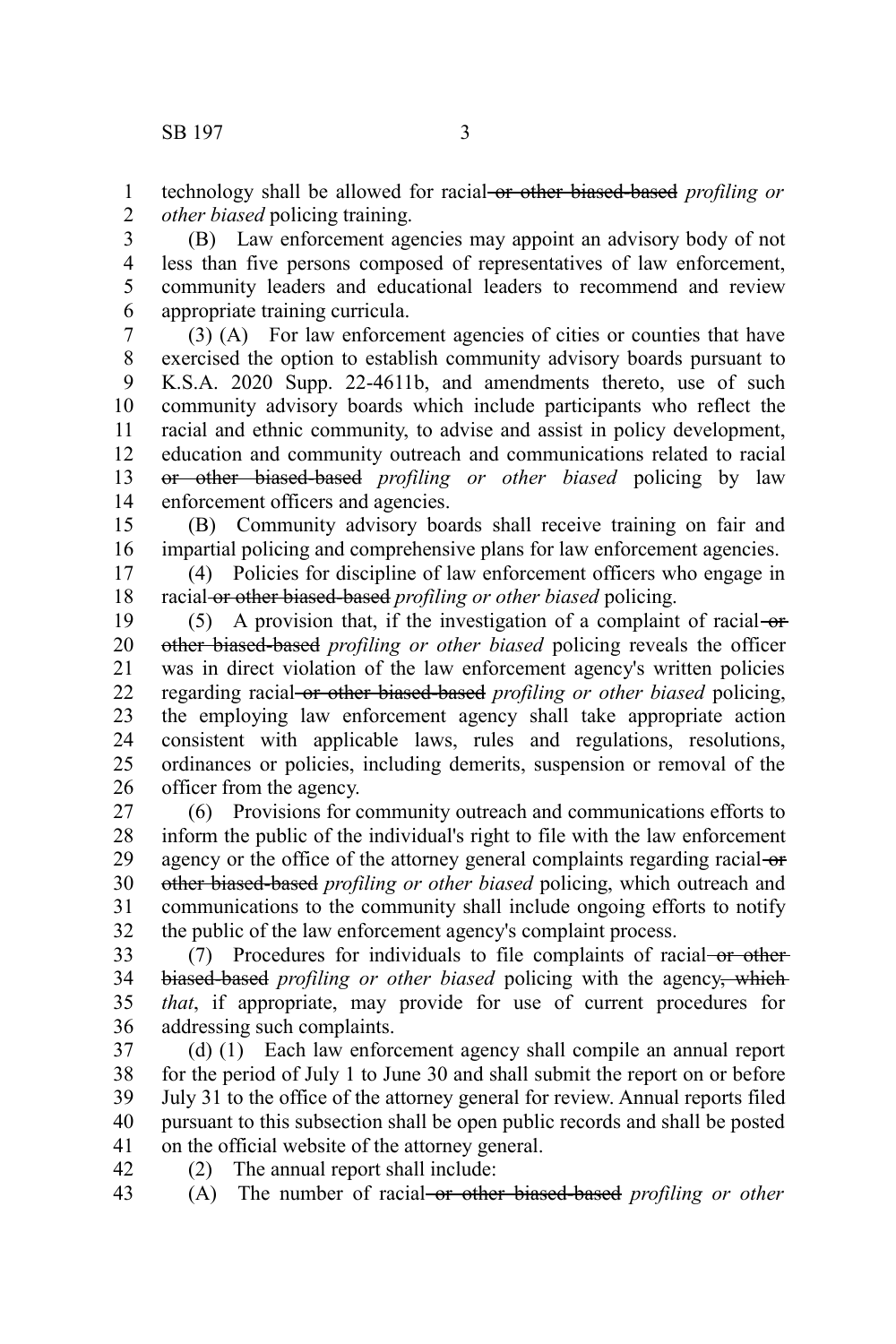*biased* policing complaints received; 1

(B) the date each racial or other biased-based *profiling or other biased* policing complaint is filed; 2 3

(C) action taken in response to each racial or other biased-based*profiling or other biased* policing complaint; 4 5

(D) the disposition of each racial or other biased-based *profiling or other biased* policing complaint; 6 7

(E) the date each racial or other biased-based *profiling or other biased* policing complaint is closed; 8 9

(F) whether or not all agency law enforcement officers not exempted by Kansas commission on peace officers' standards and training received the training required in subsection  $(c)(2)(A)$ ; 10 11 12

(G) whether the agency has a policy prohibiting racial or otherbiased-based *profiling or other biased* policing; 13 14

(H) whether the agency policy mandates specific discipline for sustained complaints of racial-or other biased-based *profiling or other biased* policing; *and* 15 16 17

(I) whether the agency has a community advisory board *and, if such board exists, the report shall include the chairperson's name, mailing address, phone number and email address*; and 18 19 20

(J) whether the agency has a racial or other biased-based policing comprehensive plan or if it collects traffic or pedestrian stop data. 21 22

Sec. 3. K.S.A. 2020 Supp. 22-4611 is hereby amended to read as follows: 22-4611. (a) Any person who believes such person has been subjected to racial or other biased-based *profiling or other biased* policing by a law enforcement officer or agency may file a complaint with the law enforcement agency. The complainant may also file a complaint with the office of the attorney general. The office of the attorney general shall review and, if necessary, investigate the complaint and may find there is insufficient evidence of racial or other biased-based *profiling or other biased* policing or may forward the complaint for further review and possible action to the Kansas commission on peace officers' standards and training. The commission shall review and, if necessary, further investigate the complaint. The commission may take action on the officer's certification or other corrective action as allowed by its governing statutes and rules and regulations. The commission shall consult with the head of the law enforcement agency before taking final action regarding discipline of any law enforcement officer or other disposition of the complaint. 23 24 25 26 27 28 29 30 31 32 33 34 35 36 37 38

(b) Within 10 days of receiving a complaint, the office of the attorney general shall provide notification that such complaint has been filed to the accused officer and to the head of the accused officer's law enforcement agency, including a copy of all complaint documentation submitted by the complainant. 39 40 41 42 43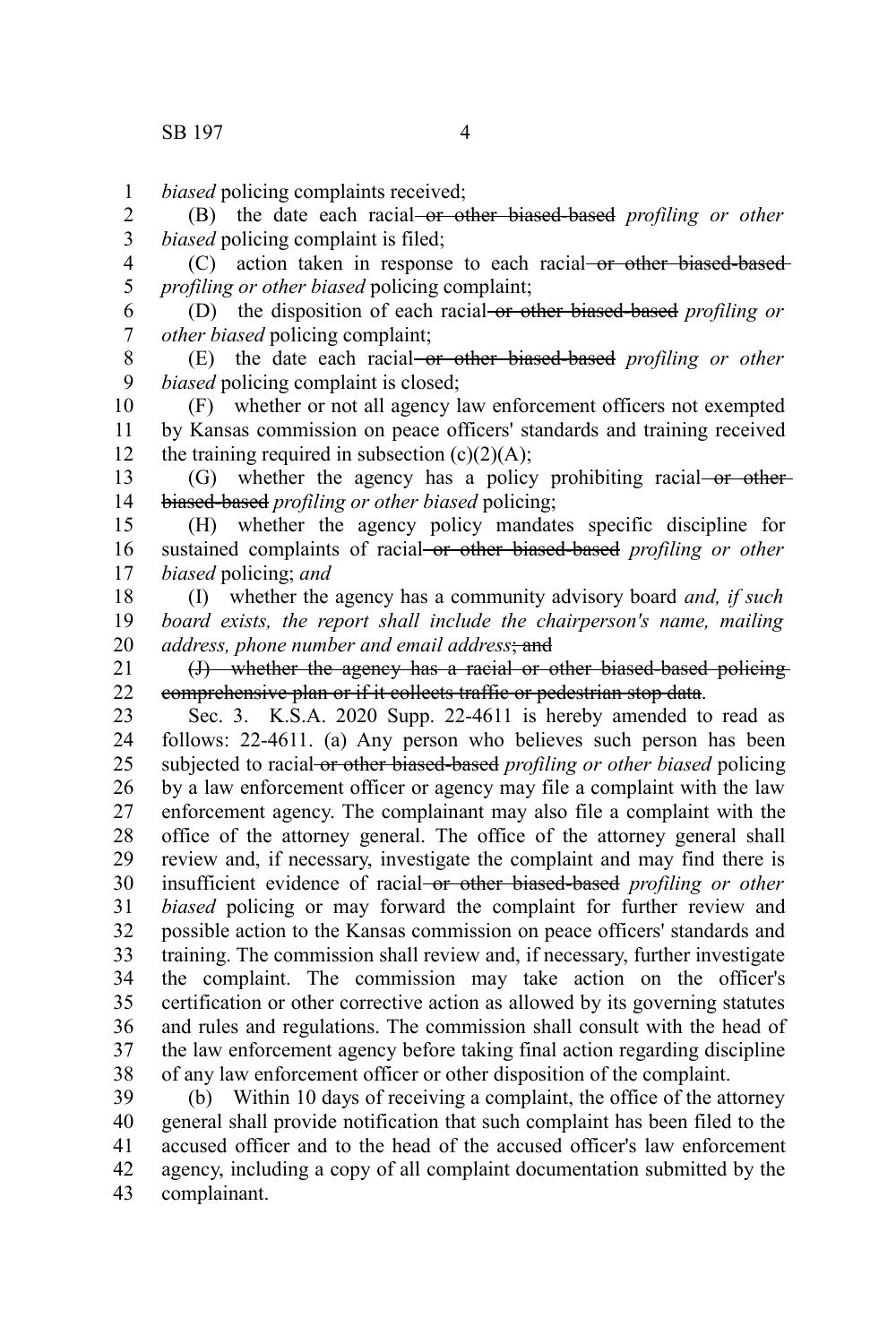(c) Upon disposition of a complaint as provided for in subsection (a) the complainant shall have a civil cause of action in the district court against the law enforcement officer or law enforcement agency, or both, and shall be entitled to recover damages if it is determined by the court that such officer or agency engaged in racial or other biased-based policing. *The complaint process described in this section shall not prohibit a person who believes such person's rights have been violated to file a civil lawsuit in the district court against the law enforcement officer or law enforcement agency, or both, and recover damages if the court determines that such officer or agency engaged in racial profiling or other biased policing.* The court may allow the prevailing party reasonable attorney fees and court costs. Sec. 4. K.S.A. 2020 Supp. 22-4611a is hereby amended to read as follows: 22-4611a. (a) The governing body of a city or the sheriff of the county may *shall* develop a comprehensive plan in conjunction with a community advisory board, if one exists, or with community leaders to prevent racial or other biased-based *profiling or other biased* policing or may require the law enforcement agency of such city or county to collect traffic or pedestrian stop data and make such data available to the public. (b) Any comprehensive plan adopted pursuant to this section shall include the following: (1) Policies prohibiting racial or other biased-based *profiling or other biased* policing to guide well-meaning officers and address racist officers; (2) policies to promote the recruitment and hiring of a diverse workforce to ensure the workforce is comprised of people who can police in a race-neutral and nonbiased fashion; (3) training to promote employees' controlled responses to override racial and other biases; (4) ongoing training of supervisors to enable them to detect and respond effectively to biased behavior; (5) implement a style of policing that promotes positive interactions between police officers and all communities; *and* (6) whether or not the governing body or sheriff has included data collection as part of the comprehensive plan; and (7) other matters deemed appropriate. (c) Data collection, if required, may consist of, but shall not be limited to, one or more of the following for every vehicle or pedestrian stop: (1) Originating agency and officer identifier number; (2) time and date of the stop; (3) duration of the stop in ranges of one to 15 minutes, 16 to 30 1 2 3 4 5 6 7 8 9 10 11 12 13 14 15 16 17 18 19 20 21 22 23 24 25 26 27 28 29 30 31 32 33 34 35 36 37 38 39 40 41

- minutes or more than 30 minutes; 42
- (4) beat, district, territory or response area where the traffic stop is 43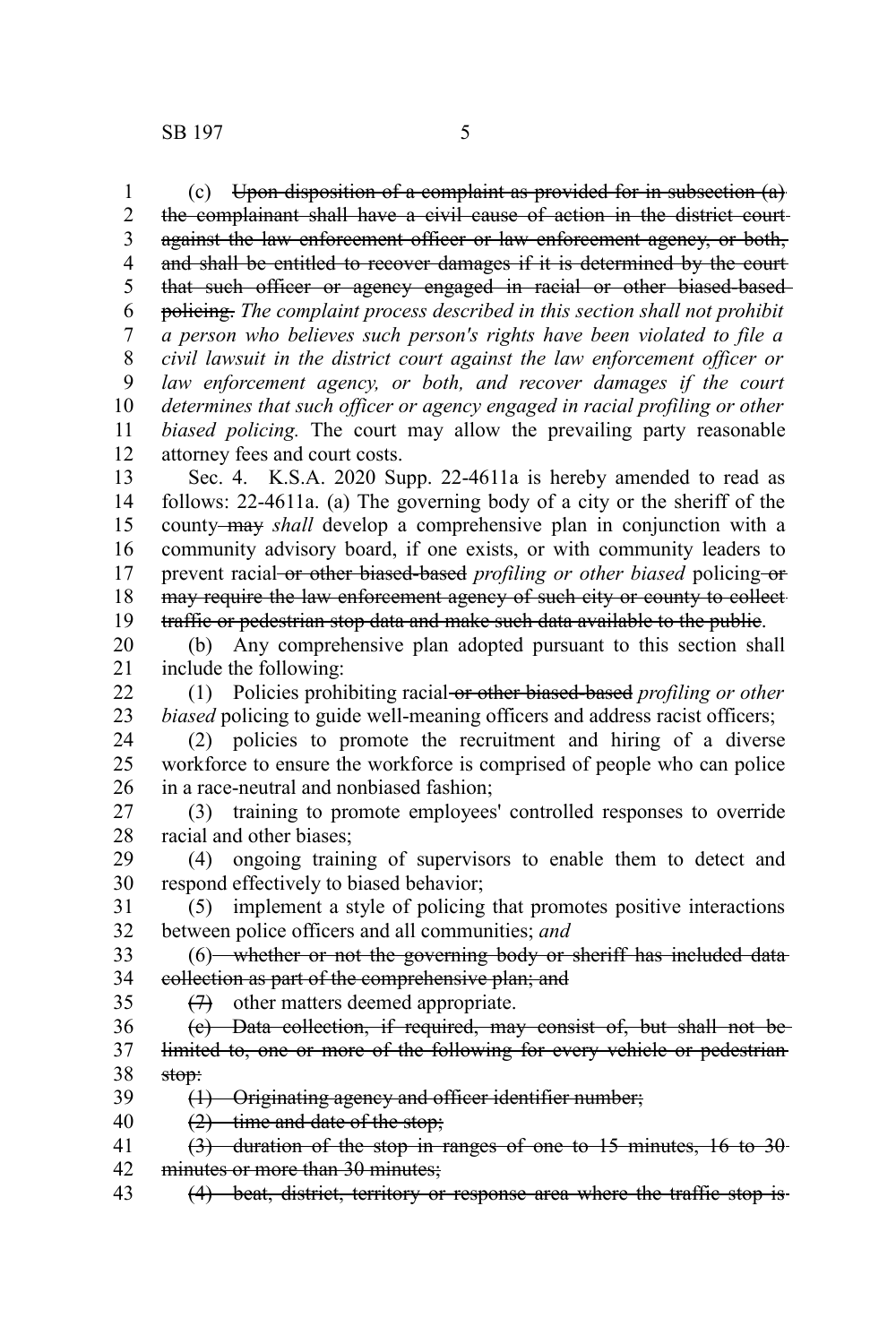conducted; (5) primary reason for the officer's investigation, and specifically, whether the stop was call related or self initiated; (6) primary reason for the stop, and specifically, whether the stop was based on a moving violation, an equipment violation, reasonable suspicion of a criminal offense, other violation, to render service or assistance, suspicious circumstances, pre-existing knowledge or special detail; (7) if a vehicle stop, the county code of vehicle registration, if registered in Kansas, and state code, if registered outside Kansas; (8) age, race, gender and ethnicity of the primary person stopped by the officer: (9) source of the information required by paragraph (8), and specifically, whether it was obtained from officer perception or investigation; (10) whether the officer was aware of the information required by paragraph (8) prior to the stop; (11) if a vehicle stop, the number of occupants in the stopped vehicle, including the driver; (12) type of action taken, including citation, warning, search, arrest, assistance provided or no action. If the action taken is an arrest, the data collection shall also include the type of arrest, including warrant, resisting arrest, property crime, persons crime, drug crime, traffic crime, DUI or other type of arrest; (13) if a search was conducted, the rationale for the search, including vehicle indicators, verbal indicators, physical or visual indicators, document indicators (DOT), incident to arrest or other rationale; (14) if a search was conducted, the type of search, including consent search, consent requested but consent denied, inventory, stop and frisk, search warrant, incident to arrest, plain view or probable cause; or (15) if a search was conducted, the type of contraband seized, if any, including currency, firearms, other weapons, drugs, drug paraphernalia, alcohol products, tobacco products, stolen property or other contraband. (d) Nothing in this section shall require a governmental entity to collect data concerning pedestrian stops. New Sec. 5. (a) On and after July 1, 2021, data collected on each citation issued by a Kansas law enforcement officer shall be sent to the Kansas bureau of investigation on a form and in a format approved by the attorney general. (b) The data collected on each citation shall include: (1) The officer identification number; (2) the law enforcement agency code; (3) the time and date of the stop; (4) the name of the person stopped; 1 2 3 4 5 6 7 8 9 10 11 12 13 14 15 16 17 18 19 20 21 22 23 24 25 26 27 28 29 30 31 32 33 34 35 36 37 38 39 40 41 42 43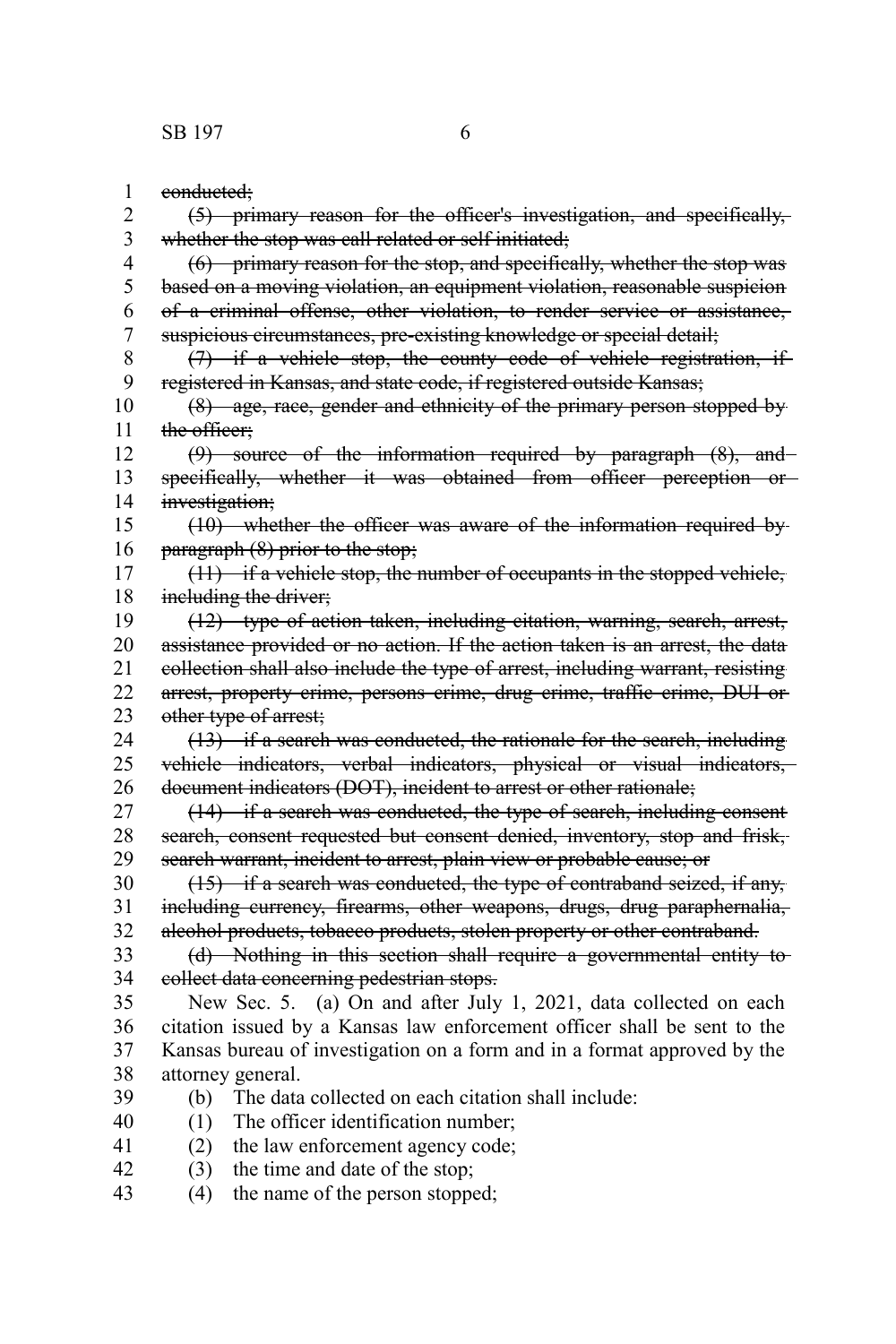1 2 3 (5) whether the person was a motorist or pedestrian;

(6) the gender of the person stopped;

(7) the age of the person stopped;

(8) the race of the person stopped: (A) African American; (B) Hispanic; (C) American Indian; (D) Caucasian; (E) Asian; (F) person of Middle-Eastern descent; or (G) other, as stated by the person stopped or by officer observation; 4 5 6 7

(9) the reason for the stop: (A) Violation of the criminal code; (B) violation of a county resolution or city ordinance; (C) call for service; (D) suspect or vehicle description or pre-existing knowledge or information, such as a warrant; (E) citizen assist or welfare; (F) traffic violation, such as a moving violation, equipment failure or license plate violation; or (G) other. If a moving violation, the officer shall indicate the specific violation; 8 9 10 11 12 13

(10) the result of the stop: (A) Citation; (B) warning; (C) arrest; or (D) other; 14 15

16

(11) if the person was arrested, what crime or violation was alleged;

(12) if applicable, the nature of the search conducted on the pedestrian, driver or passenger, or of the vehicle or property; 17 18

(13) if applicable, the search authority: (A) By consent; (B) tow inventory; (C) odor of drugs or alcohol; (D) plain view contraband; (E) incidental to arrest; (F) dog alert; (G) search warrant; or (H) other; 19 20 21

(14) if applicable, the type of contraband discovered: (A) Illegal drugs; (B) drug paraphernalia; (C) weapons; (D) alcohol; (E) currency or stolen property; or (F) other; 22 23 24

(15) the stop location in agency boundaries, using the specific address of each stop, including street address or highway mile marker, city and county; 25 26 27

(16) the duration of the stop: (A) Under 5 minutes; (B) 5-9 minutes; (C) 10-19 minutes; (D) 20-29 minutes; (E) 30-39 minutes; (F) 40-49 minutes; (G) 50-59 minutes; or (H) 60 minutes or greater; 28 29 30

31

(17) the vehicle license plate number; and (18) the signature of the law enforcement officer making the stop.

32 33

(c) A copy of the completed citation shall be given by the law

enforcement officer to the motorist or pedestrian who was stopped. 34

(d) Within 15 days after each citation is issued, the forms described in subsection (a) shall be transmitted by each Kansas law enforcement agency to the office of the Kansas bureau of investigation, where data from such forms shall be compiled into a statewide citation database. 35 36 37 38

(e) (1) At the beginning of each month, the attorney general shall receive compiled statewide citation data from the Kansas bureau of investigation and make such data available to the public and all law enforcement agencies. 39 40 41 42

(2) The data received by the attorney general shall be analyzed by 43